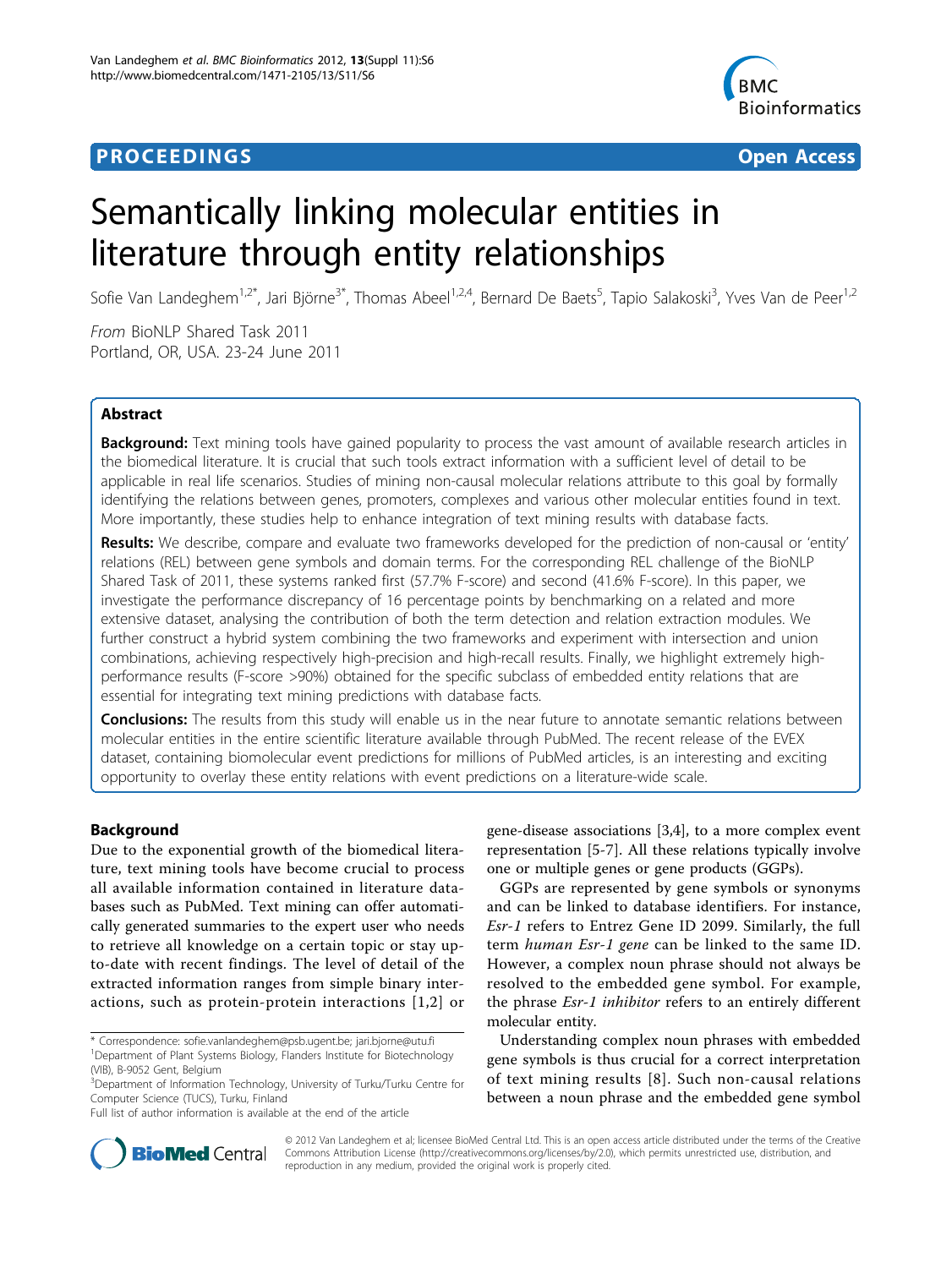<span id="page-1-0"></span>are being referred to as entity relations [[9](#page-8-0)], or, in previous work, static relations [\[10](#page-8-0)]. This type of relationship may also occur between two different noun phrases within one sentence. Typically, such relations hold between two molecular entities without necessary implication of causality or change. Entity relation types include Equivalence, Locus, Protein-Component, Member-Collection and Subunit-Complex.

The REL supporting task [[9,11\]](#page-8-0) of the BioNLP Shared Task (ST) of 2011 [[12\]](#page-8-0) was focused on extracting entity relations, contributing to the general goal of the ST to support more fine-grained text predictions. Furthermore, by formally defining these relations, a text mining module is able to establish semantic links between various molecular entities found in text (e.g. inhibitors, promoter constructs, gene families, etc.).

A more detailed explanation of the entity relations and the corresponding datasets is provided in the next section. Additionally, we describe two machine learning frameworks applied to the prediction of such relations. The Turku Event Extraction System (TEES) provides a largely unified extraction approach for all BioNLP ST'11 sub-challenges, with relatively minor adaptations specifically for the REL task. The Ghent Text Mining (GETM) framework on the other hand, contains several novel REL-specific modules, including the deduction and application of semantic similarities between domain terms, measured using latent semantic analysis and a manually annotated corpus.

Further, we show how feature selection techniques, in combination with the GETM framework, can be used to analyse and visualise the most discriminative patterns in the data in a structured fashion, offering valuable insights into the classification challenge. Finally, we analyse the performance and strengths of both frameworks on different datasets, analysing the contribution of both the term detection and the relation extraction modules. We conclude the paper by discussing the usage of entity relations for large-scale integrative data mining tools.

## Data

Entity relations are non-causal relations between a GGP symbol (e.g. *Esr-1*) and a domain term. Domain terms are usually general words denoting biomolecular concepts such as promoter or complex, occasionally such concepts have a specific name such as NF-kappaB. A few examples of entity relations are depicted in Table 1.

There are two related corpora publicly available with annotations for entity relations: the data of the BioNLP ST'11 and the more extensive GENIA relation corpus. The characteristics of these two corpora are summarized in Table 2 and [3.](#page-2-0) The ST data is divided into three distinct datasets: training (850 abstracts), development (150 abstracts) and test data (260 abstracts) [\[12\]](#page-8-0). The training

## Table 1 Examples of entity relations

| Type of relation Examples |                                                                                              |  |  |  |
|---------------------------|----------------------------------------------------------------------------------------------|--|--|--|
| Equivalence               | [human interleukin 2 gene]<br>[TNF-alpha mRNA transcripts]                                   |  |  |  |
| Member-<br>Collection     | [Ikaros family members]<br>[inflammatory cytokine genes] including TNF, IL-1,<br>and $II -6$ |  |  |  |
| Protein-<br>Component     | [alpha globin regulatory element]<br>[tyrosine] phosphorylation of STAT1                     |  |  |  |
| Subunit-Complex           | [Myc-Max heterodimer]<br>p50 or relA, the two major subunits of [NF-kappaB]                  |  |  |  |

Examples of entity relation types, including both embedded and nonembedded cases. GGPs are in italic and domain terms are delimited by square brackets.

set of the GENIA relation corpus corresponds to the training set of the ST data, and the GENIA relation test data corresponds to the ST development data. In both corpora, valid entity relations involve exactly one GGP and one domain term and both occur within a single sentence. Gold standard relations are provided for the training and development set, allowing the application of machine learning algorithms to produce predictions for the test set.

In the ST data, two types of entity relations are defined. A Subunit-Complex relation holds between a protein complex and its subunits, while a Protein-Component relation is less specific and involves a GGP and its components, such as protein domains or gene promoters. The GENIA relation corpus contains several additional types, including Equivalence and Member-Collection, which expresses a relationship between e.g. a gene family and its members. This corpus is further divided into 'embedded' and 'non-embedded' relations,

## Table 2 Dataset dimensionalities

| <b>Relation type</b>                  | Train instances Test instances |          |
|---------------------------------------|--------------------------------|----------|
| Protein-Component (ST)                | 1689                           | 334      |
| Subunit-Complex (ST)                  | 751                            | 163      |
| Equivalence (GENIA - E)               | 720                            | 129      |
| Functional (GENIA - E)                | 110                            | 17       |
| Locus (GENIA - E)                     | 11                             | 5        |
| Member-Collection (GENIA - E)         | 5                              | $\Omega$ |
| Misc (GENIA - E)                      | 53                             | 11       |
| Object-Variant (GENIA - E)            | 14                             | 5        |
| Out-of (GENIA - E)                    | 40                             | 7        |
| Protein-Component (GENIA - E)         | 222                            | 51       |
| Subunit-Complex (GENIA - E)           | 108                            | 22       |
| <b>Member-Collection (GENIA - NE)</b> | 760                            | 181      |
| Protein-Component (GENIA - NE)        | 593                            | 174      |
| Subunit-Complex (GENIA - NE)          | 275                            | 82       |

Number of positive instances of the various types in the entity relation corpora. ST refers to the BioNLP'11 Shared Task data, while GENIA refers to the GENIA relation corpus. The latter corpus is further divided into embedded (E) and non-embedded (NE) cases. Datasets sufficiently large for classification analysis are in bold.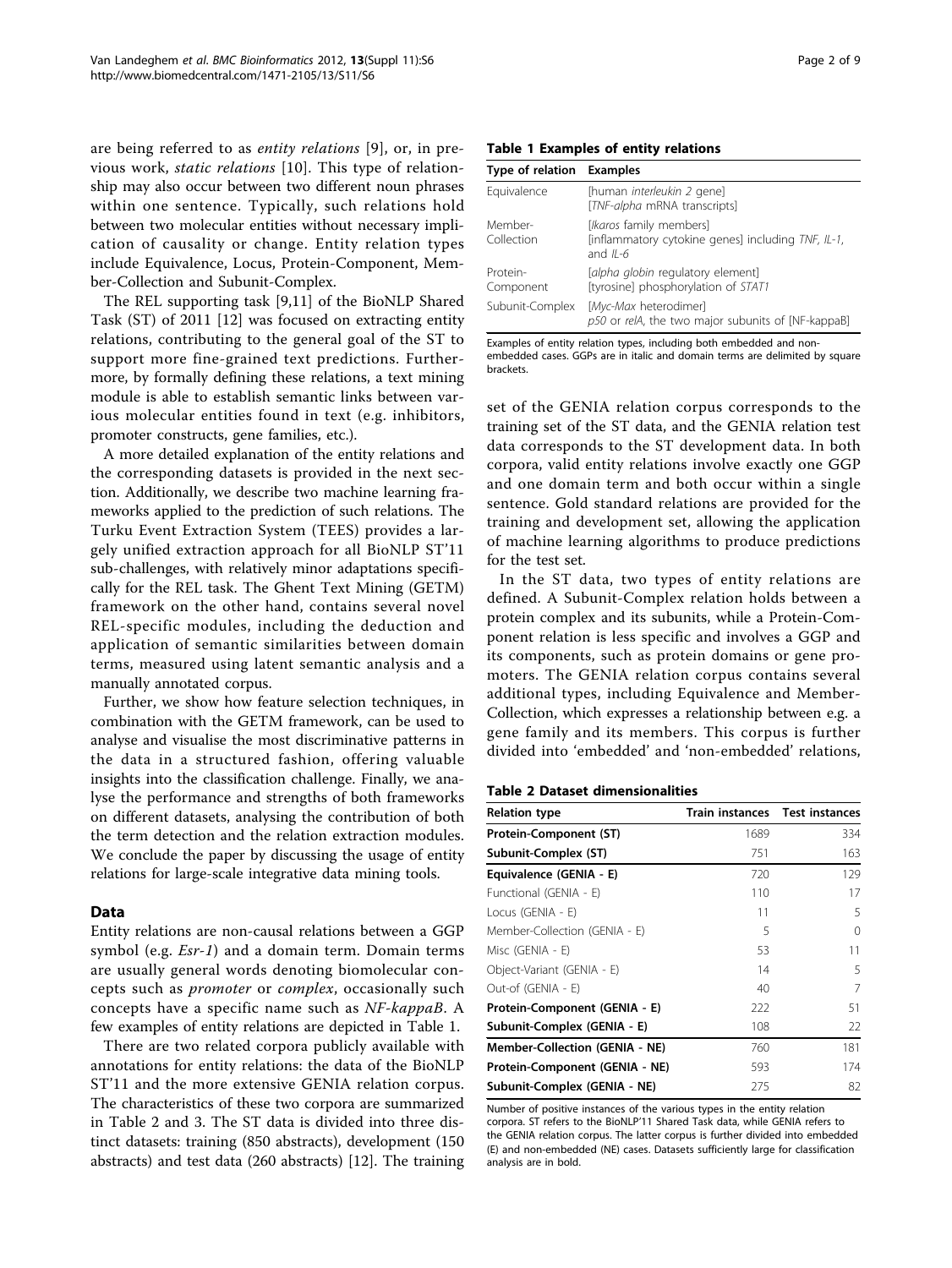## <span id="page-2-0"></span>Table 3 Corpora characteristics

**GENIA relation** and the 4 the set of the set of the set of the set of the set of the set of the set of the set o Characteristics of the two different entity relations corpora. The number of relation types only includes those that were used in the classification experiments.

Shared Task 2 no yes no train dev. test

the first being relations occurring within a noun phrase [[13\]](#page-8-0), and the latter containing broader relations between nominals [[10\]](#page-8-0). All these datasets are available at the GENIA project webpage: [http://www-tsujii.is.s.u-tokyo.](http://www-tsujii.is.s.u-tokyo.ac.jp/GENIA) [ac.jp/GENIA](http://www-tsujii.is.s.u-tokyo.ac.jp/GENIA).

## Methods

A supervised learning framework is a perfect match to deal with entity relations, as statistical properties can be drawn from the grammatical and lexical structures in the training data, providing a way to generate plausible hypotheses on unseen data. In this section we describe two machine learning frameworks developed for the extraction of entity relations: the winning system of the ST 2011, implemented by Turku University [[14\]](#page-8-0), and the system that achieved second place, by Ghent University [[15\]](#page-8-0).

## TEES

The Turku Event Extraction System (TEES) is a generalized biomedical relation extraction tool based on a unified, extensible graph representation, where word entities constitute the nodes, and edges between them define the relations (or 'events'). The system consists of a pipeline of three main components based on support vector machines (SVMs) [[16\]](#page-8-0). First, entity nodes are predicted for each word token in a sentence. Then, argument edges are predicted for each pair of such nodes. Finally, the resulting graph is 'pulled apart' by classifying subgraphs as actual events/relations or not. These main steps can be followed by several post-processing steps, such as prediction of speculation and negation, or conversion to the ST file format. For a detailed description of the general system, see [[17](#page-8-0)].

# Parsing

TEES relies heavily on syntactic dependency parses, represented as graphs of word token nodes and dependency edges. The system uses the Charniak-Johnson parser [[18\]](#page-8-0) with David Mc-Closky's biomodel [[19](#page-8-0)] trained on the GENIA corpus [[20](#page-8-0)] and unlabeled PubMed articles. The parse trees produced by the Charniak-Johnson parser are further processed with the Stanford conversion tool [\[21](#page-8-0)], creating a dependency parse [[22\]](#page-8-0). The parse is the main source of features for all the SVM classification steps.

## Term detection

The term detection component classifies each word token in the sentence as being a domain term or not. Multi-token terms are always represented by a single token, their syntactic head. For term detection, features are mostly based on dependency paths, generated up to a depth of three and centered on the candidate token. Word tokens have many attributes that are used as features, such as part-of-speech tags, dependency types, the word itself and its stem using the Porter stemmer [[23](#page-8-0)]. All examples are classified with the SVM<sup>multiclass</sup> software, using a linear kernel [[24](#page-8-0)].

The term detection module is optimized in isolation, but this optimal F-score may not always be best for overall system performance. A recall boosting step multiplies the negative class weight with a set value, trading precision for increased recall. This results in more entities being available for the edge detection step, and a higher final F-score.

## Edge detection

After the prediction of domain terms, the edge detection component predicts argument edges between the given GGP names and the predicted terms. One potential edge candidate is generated for each GGP-term pair in a sentence, and these are classified as Subunit-Complex, Protein-Component, Member-Collection, Equivalence or negative. For edge detection, features are largely based on the shortest connecting path of dependencies between the two nodes of respectively the GGP and the domain term. All examples are classified with the same SVM software as for term detection. Since entity relations are pairwise, no further processing is required, and the resulting graph can be directly converted to the ST format.

# **GETM**

The GETM framework is based on a previously introduced event extraction system [\[7\]](#page-8-0) which was significantly extended with REL-specific modules. It first calculates semantic similarities between domain terms. These similarities are used to construct generalized feature vectors that represent the semantic and grammatical information contained in the training sentences. The rich feature vectors are then subjected to feature selection and subsequently used for training a binary SVM for each entity relation type. Finally, for each selected sentence and each GGP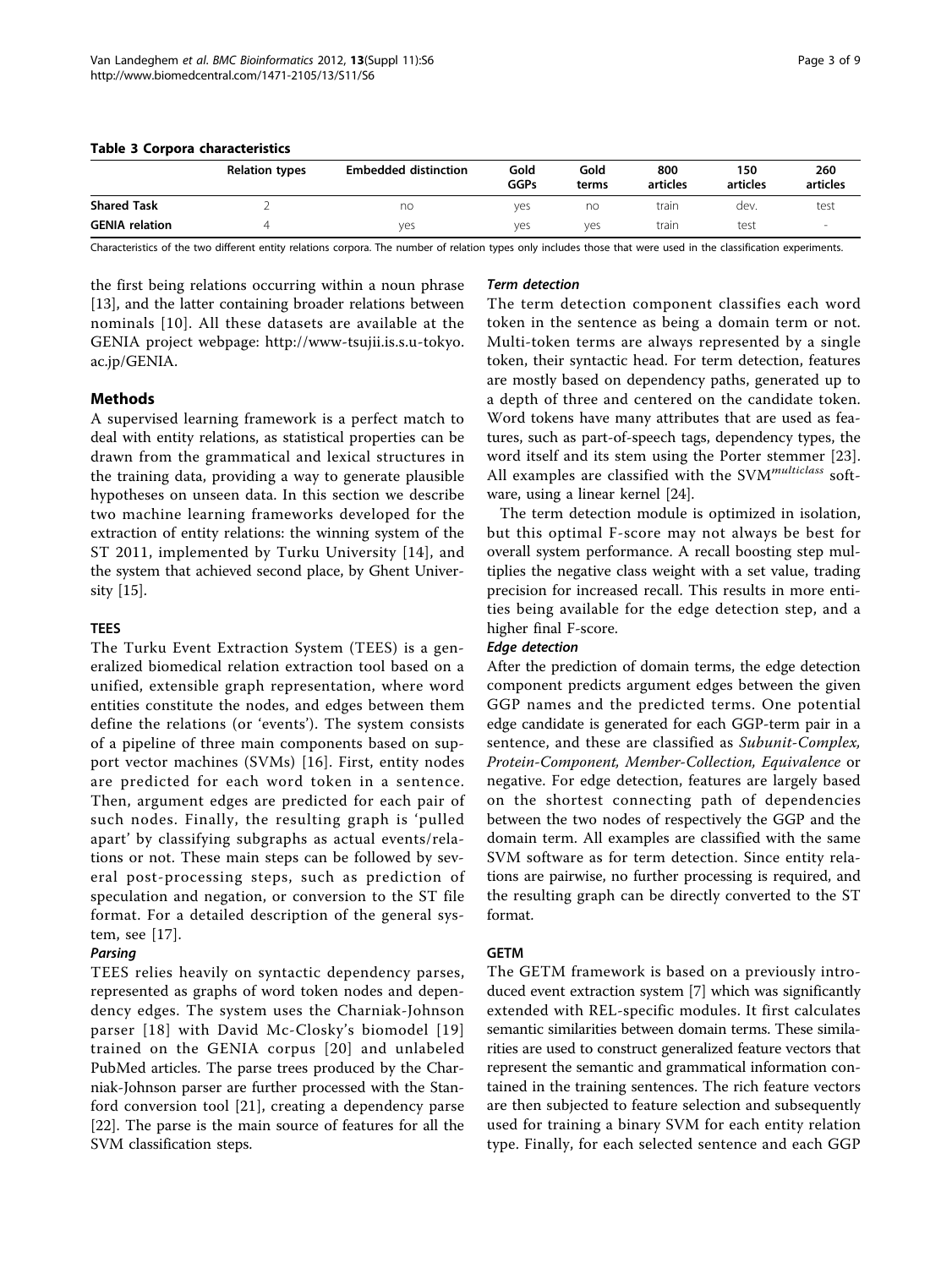<span id="page-3-0"></span>occurrence, a suitable domain term is selected within a certain search window. The flowchart of the GETM framework is depicted in Figure 1.

In contrast to TEES, the GETM framework, with its REL-specific modules, has not been published yet (with the exception of a short poster abstract [\[15\]](#page-8-0)). In the next sections, we therefor describe the GETM REL-specific modules in a bit more detail.

## Semantic analysis

To fully understand the relationship between a GGP and a domain term, it is necessary to account for the usage of synonyms and lexical variants in human language. To capture this textual variation, two strategies were implemented for creating semantic lexicons, grouping similar words together. The first method takes advantage of manual annotations of semantic categories in 1000 articles. The second method relies on statistical properties of nearly 15,000 articles.

The GENIA term corpus contains manual annotations of various domain terms such as promoters, complexes and other biological entities [[25\]](#page-8-0). These annotations are used to link certain lexical patterns to semantic categories, such as DNA-domain-or-region and proteinfamily-or-group. The GENIA term corpus consists of the same 1000 abstracts as the combined training and development ST data, and is therefore a very suitable additional data source.

In addition to using the GENIA term corpus, semantic spaces were calculated to deduce the underlying similarities between domain terms. A semantic space can be defined as a mathematical representation of a text corpus, containing high-dimensional vectors that capture the context in which certain words are used. Similar vectors then represent semantically similar words. By applying semantic spaces in this study, we aim at finding

clusters of closely related biomolecular concepts, such as complex and heterodimer.

In a first step, a large-scale corpus is collected containing 14,958 PubMed articles concerning the topic of the GENIA corpus: human transcription factor blood cells. Next, all words are transformed to their lowercase variants and the Porter stemming algorithm is used for generalization purposes [\[23](#page-8-0)].

The actual semantic spaces are then built with the open-source S-Space Package [[26\]](#page-8-0). This package contains implementations of several semantic algorithms that have been extensively documented, tested and validated. We have experimented with latent semantic analysis (LSA) [\[27\]](#page-8-0), random indexing [[28\]](#page-8-0), HAL [[29](#page-8-0)] and COALS [[30\]](#page-8-0). By running these semantic algorithms on the nearly 15 thousand articles, we obtain datasets of terms linked to their semantic vectors. In a final step, these semantic vectors are clustered into meaningful groups. Clustering was performed using the Markov Cluster algorithm [[31](#page-8-0)] with the cosine similarity measure.

To assess the best fitting semantic algorithm for this specific classification task, a score heuristic S was implemented to evaluate the resulting clusters:

$$
S = Unknown \times HG \times Reliability
$$
 (1)

$$
Reliability = \frac{Known}{Known + Unknown}
$$
 (2)

Some terms in the clusters can be assigned a gold classification label by looking at the training portion of the GENIA relation corpus. For example, the domain term "complex" is always associated with a Subunit-Complex relation. The number of such gold labels in each cluster is represented by Known and the

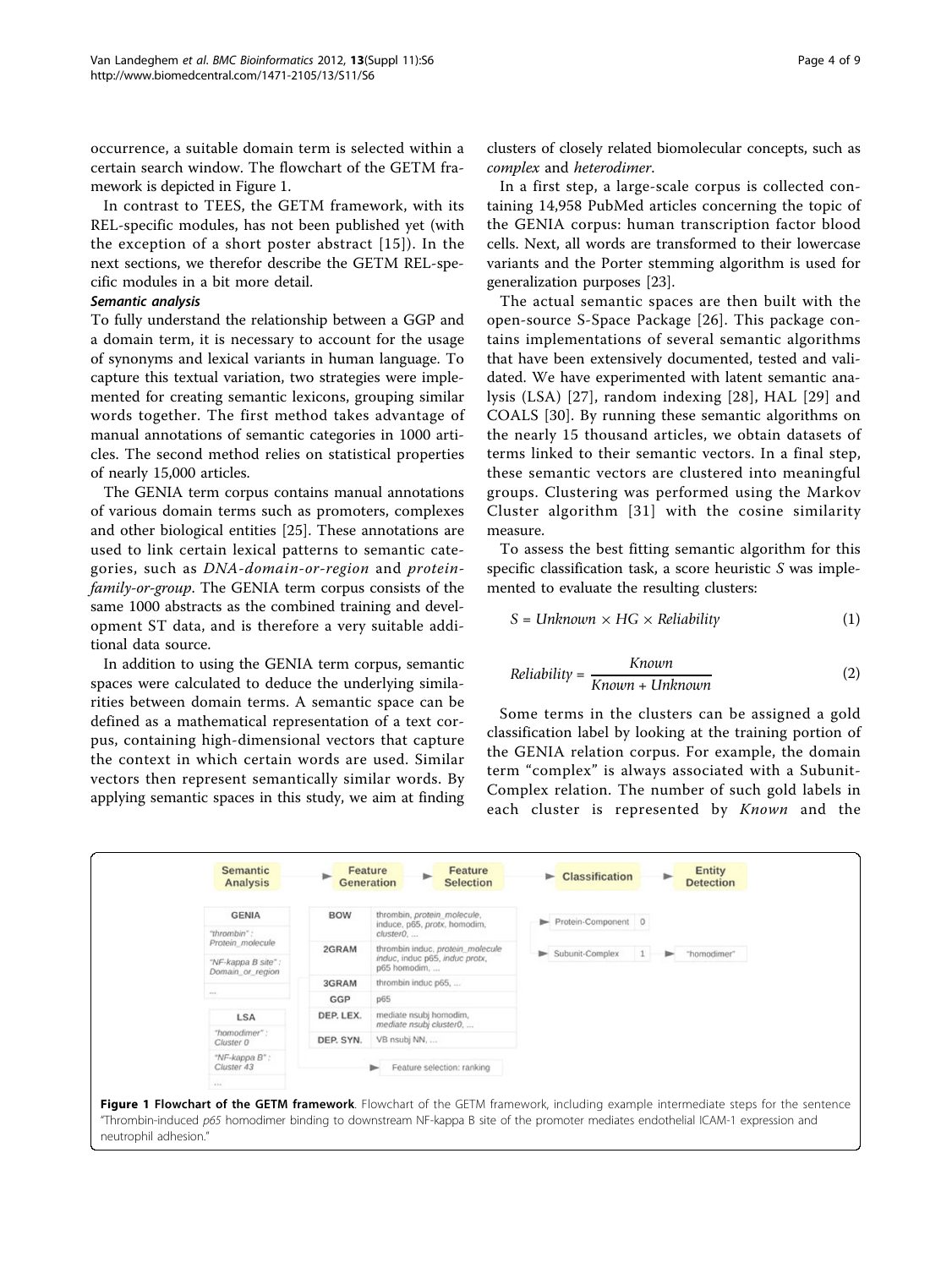homogeneity of a cluster (HG) expresses the internal agreement between these labels. The homogeneity HG is multiplied by the number of unlabeled test terms (Unknown) to assess the predictive value of the cluster. The reliability (Reliability) of the cluster further expresses the percentage of known labels versus predicted ones. Clusters with relatively more known labels are deemed to be more reliable, unless the labels are highly contradicting, which would result in less homogeneity and thus a lower score. The final score metric S calculates one score for each cluster, and a clustering result is scored as the sum of all clusters.

Evaluation using the score heuristic S clearly indicates that the semantic algorithms random indexing and HAL produce less useful results than LSA and COALS. After manual inspection of the clusters, LSA was chosen as the preferred method to produce semantic vectors. Figure 2 depicts some of the resulting clusters.

## Machine learning module

The machine learning component of the framework identifies entity relations by analysing lexical and grammatical patterns in sentences containing GGPs.

To capture the lexical information for each sentence containing at least one GGP, bag-of-word (BOW) features are derived. In addition, n-grams, containing  $n$ consecutive words, are extracted from the sentence. All lexical information in the feature vectors is stemmed with the Porter algorithm and generalized by blinding the GGP symbol with protx and all other co-occurring GGP symbols with exprotx, while at the same time keeping the content of these symbols as separate features. Furthermore, terms occurring in the semantic lexicons (as described previously) are blinded with the corresponding cluster number or category for additional, generalized features.



For extracting grammatical patterns, the same parsing techniques are employed as used by TEES. Additionally, the semantic mappings are applied to the patterns derived from dependency graphs, and one additional generalization is obtained by substituting words for their part-of-speech tags. A few example features are depicted in Figure [1,](#page-3-0) with generalized features in italic.

To reduce the dimensionality of the resulting datasets, ensemble feature selection is performed with linear SVMs as described in [[32\]](#page-8-0). This feature selection methodology has been shown to enhance performance of text mining tools in a supervised learning setting and can also serve to gain a better insight into the task at hand. Hence, feature clouds have been automatically generated and manually analysed to improve the feature generation module. For example, Figure [3](#page-5-0) depicts the feature cloud of the most informative feature patterns when predicting embedded Protein-Component relations for the GENIA relation dataset. Features indicating positive examples (blue) include words of the semantic class 'protein-domain-or-region' and the lexical pattern (trigram) 'human *protx* promoter'. Negative features (bright red) include the 2-gram '*protx* subunit' and the semantic class 'protein-complex', which would in turn be a positive hint for the Subunit-Complex type. Notably, there are almost no syntactic features in the top most informative features. This is a property inherent to the prediction of the embedded class of entity relations, for which the close lexical context of the GGP is the most determining factor. In contrast, the non-embedded types do rely more on the syntactic structure of the sentence.

The final feature vectors are classified using an SVM with a radial basis function (RBF) as kernel. The RBF kernel has been evaluated to perform best in this framework which employs several binary, type-specific classifiers in parallel [\[7](#page-8-0)]. An optimal parameter setting (C and gamma) for this kernel was obtained by 5-fold crossvalidation on the training data.

## Term detection

In the GETM framework, sentences are selected for classification if they contain at least one GGP. When the sentence is classified as containing a certain type of entity relation, it is necessary to also identify the exact domain term that is related to the GGP. To this end, a pattern matching algorithm was designed that applies a rule-based search algorithm within a given window (number of tokens) around the gene symbol. The search algorithm employs dictionaries obtained from the training data in combination with information from the semantic lexicons.

# Results and discussion

In this section we first present the official ST'11 results. We then analyse these results and the underlying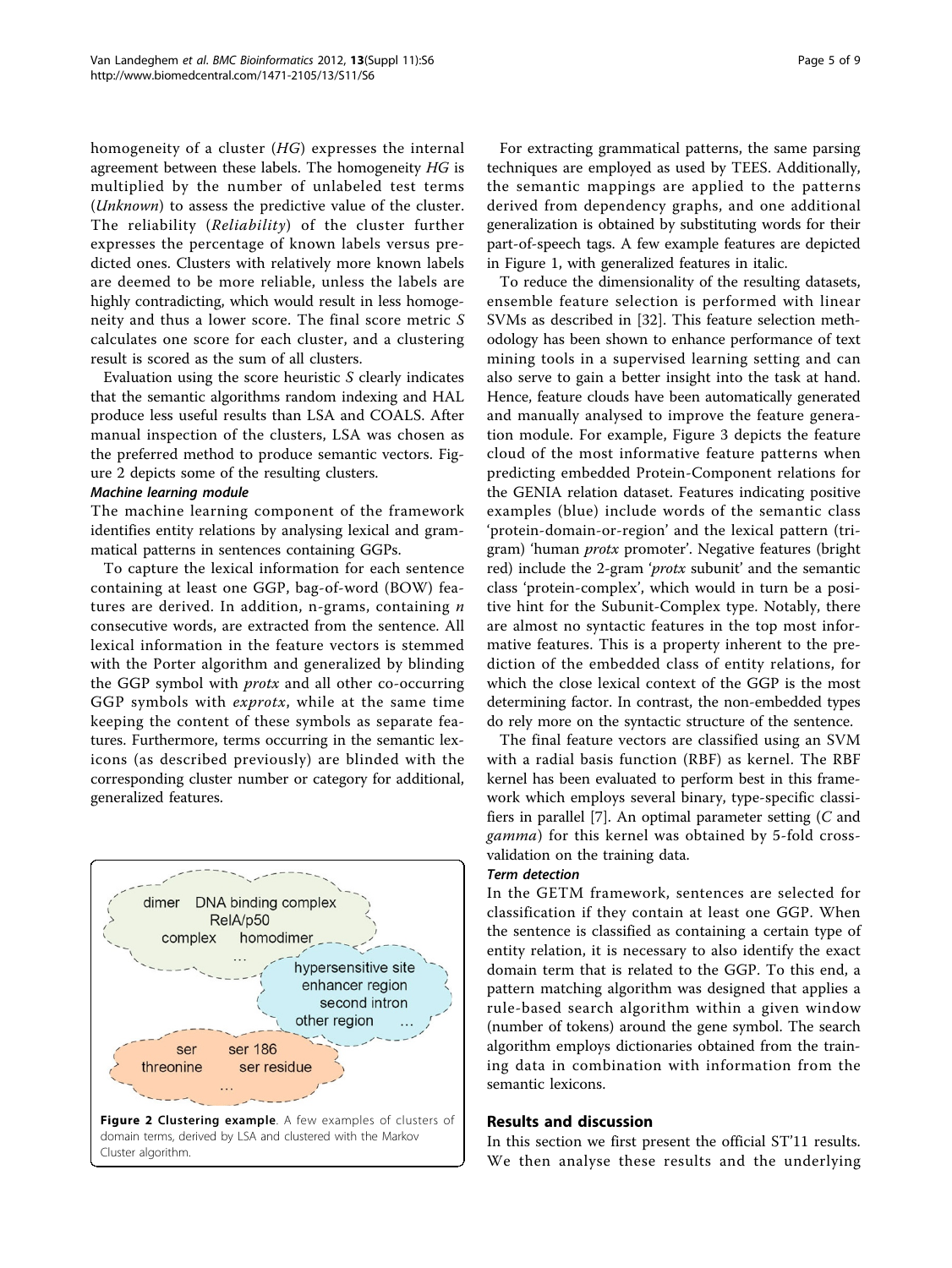<span id="page-5-0"></span>

frameworks in more detail by benchmarking on the GENIA relation corpus. A hybrid framework is created and validated on the (hidden) ST test set. Finally, we experiment with further combinations of the frameworks and achieve either high-precision or high-recall results.

## Official results of the ST'11

Table 4 depicts the performance of the official submissions for the REL subtask of the BioNLP Shared Task of 2011. TEES obtained a first place with an F-score of 57.71% [[14\]](#page-8-0). The GETM framework achieved a global performance of 41.62% F-score [[15\]](#page-8-0), ranking second. Concordia University ranked third with 32.04% F-score [[33\]](#page-8-0).

## Table 4 Results on the ST data

|                                                              | Subunit-Complex |             |       | Protein-<br>Component         |                                                       |                                | Αll |                   |     |
|--------------------------------------------------------------|-----------------|-------------|-------|-------------------------------|-------------------------------------------------------|--------------------------------|-----|-------------------|-----|
|                                                              |                 |             |       |                               | Prec. Rec. F Prec. Rec. F                             |                                |     | Prec. Rec.        | - F |
| <b>TEES</b>                                                  |                 |             |       |                               | 66.95 48.47 56.23 68.57 50.90 58.43                   |                                |     | 68.04 50.10 57.71 |     |
| <b>GETM</b>                                                  |                 |             |       |                               | 38.12 47.85 42.43 36.53 47.31 41.23 37.04 47.48 41.62 |                                |     |                   |     |
| Hybrid 66.95 48.47 56.23 61.79 52.40 56.70 63.32 51.11 56.56 |                 |             |       |                               |                                                       |                                |     |                   |     |
| T∩H                                                          |                 |             |       | 75.25 46.63 57.58 71.56 48.80 |                                                       | 58.03 72.70 48.09 57.89        |     |                   |     |
| <b>TUH</b>                                                   |                 | 60.74 50.31 | 55.03 | 59.73                         | 53.89                                                 | 56.66 60.05 52.72 <b>56.14</b> |     |                   |     |

Performance on the ST'11 test set, measured by precision, recall and their harmonic mean, the F-score (F). The first few rows indicate the official results of the TEES (T) and GETM frameworks. Next, the performance of the hybrid (H) system is shown. Finally, the two last rows report on the performance of creating the intersection and the union of TEES and the hybrid system.

A performance gap of 16 percentage points is measured between the best and second system, and another discrepancy of 9.5 percentage points between the second and third system. The relatively high performance of TEES is remarkable, as this system has not been developed specifically for the detection of entity relations, but rather is able to generalize quite well to different text mining challenges. In contrast, the GETM framework contains specific algorithms designed for the entity relations classification task such as the creation of the semantic lexicons. In this study, we aim at elucidating the performance discrepancy between the first two systems, by analysing whether most errors originate from the term recognition step or from the relation extraction module.

## Analysis on the GENIA relation corpus

To analyse the performance discrepancy between TEES and the GETM framework, a number of analyses were performed on the GENIA relation corpus. The GENIA relation corpus was chosen for two main reasons. First, its scope is broader and the annotations cover several additional types of entity relations compared to the ST data (Table [2](#page-1-0)). Secondly, the availability of gold standard domain annotations in the GENIA relation corpus allow for benchmarking the relation extraction module in isolation. This also means that the results obtained here are not directly comparable to the results on the ST data, because the latter corpus does not include gold domain terms.

For the new experiments, TEES has remained unchanged, while the feature generation module of the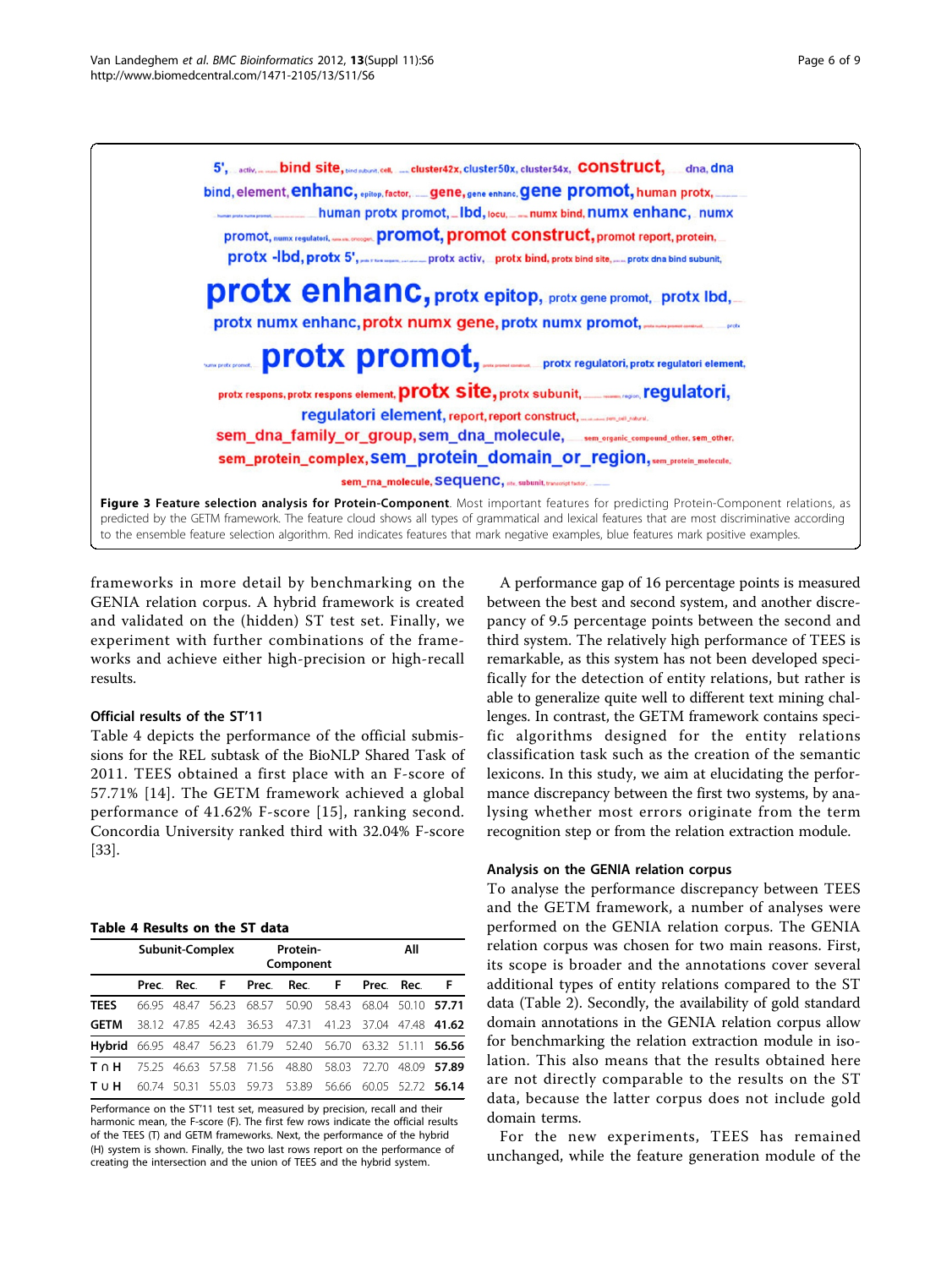GETM framework has been modified slightly to benefit from the specific properties of the GENIA relation corpus, optimizing feature sets for the different entity relation types (embedded vs. non-embedded). Due to the available gold standard terms, the GETM framework now classifies sentences with exactly one GGP and one term, rather than just sentences containing one GGP. Consequently, additional features describing the lexical and semantic content of the domain terms are added to the feature vectors.

The classification parameters of TEES have been optimized on the ST development corpus, which corresponds to the GENIA relation test set. For the GETM framework, the best feature set was selected after several analyses on the same data. These settings result in slightly optimistic performance values for both systems, when benchmarking on the GENIA relation data. However, the resulting overfitting only accounts for a few percentage points in F-score, and because these analyses are used for comparison between TEES and GETM, this is not considered to be a problem. This is even more the case because the hidden ST test set is the de facto standard for benchmarking and comparing different systems. The results on this dataset are described in the next section.

For the classification experiments on the GENIA relation corpus, separate runs were performed for 'embedded' and 'non-embedded' relations. The performance results are depicted in Table 5. From this table, we learn that both frameworks perform almost equally well, with a small advantage for TEES. The huge discrepancy, as observed in the official results, has disappeared. This can be explained by the availability of the gold standard domain terms, but may also be due to the added relation types. For example, GETM performs worse than TEES for the Subunit-Complex relation type in both the ST and GENIA evaluations, but performs

|  |  |  |  |  |  | Table 5 Results on the GENIA relation corpus |  |
|--|--|--|--|--|--|----------------------------------------------|--|
|--|--|--|--|--|--|----------------------------------------------|--|

|                               |       | <b>TEES</b> |       |        | <b>GETM</b> |       |
|-------------------------------|-------|-------------|-------|--------|-------------|-------|
| <b>Relation type</b>          | Prec. | Rec.        | F     | Prec.  | Rec.        | F     |
| Equivalence (E)               | 93.13 | 95.31       | 94.21 | 97.64  | 96.12       | 96.88 |
| Protein-Component (E)         | 96.08 | 96.08       | 96.08 | 100.00 | 86.27       | 92.63 |
| Subunit-Complex (E)           | 79.17 | 86.36       | 82.61 | 80.00  | 72.73       | 76.19 |
| All (E)                       | 9223  | 94.53       | 93.37 | 97.85  | 90.10       | 93.81 |
| <b>Member-Collection (NE)</b> | 81.44 | 75.14       | 78.16 | 71.73  | 75.69       | 73.66 |
| <b>Protein-Component (NE)</b> | 87 77 | 67.03       | 76.01 | 73.33  | 83.63       | 78.14 |
| Subunit-Complex (NE)          | 8154  | 64.63       | 72.11 | 73.24  | 63.41       | 67.97 |
| All (NE)                      | 83.83 | 69.89       | 76.23 | 72.65  | 76.50       | 74.52 |
| $ALL (E+NE)$                  | 86.83 | 77.55       | 81.93 | 79.94  | 80.82       | 80.38 |

Performance on the GENIA relation corpus for embedded (E) and nonembedded (NE) relation types, measured by precision, recall and their harmonic mean, the F-score.

better for the Equivalence type, which is not included in the ST evaluation. To further isolate and analyse the influence of the term detection module specifically, we will create a hybrid framework and evaluate it on the ST corpus in the next section.

Another important result emerging from the analysis on the GENIA relation corpus, is the performance discrepancy between embedded and non-embedded types. Global performance reaches around 93-94% F-score for the embedded cases, while the non-embedded relations are predicted with an F-score of 74-76%. The embedded cases are indeed less grammatically complex than the non-embedded ones. Interestingly, they do represent an important sub-challenge of entity relations. When combining text mining results with public databases, automatically tagged GGP symbols need to be resolved to the correct record in the database. GGP symbols are often extracted by named entity recognition software such as BANNER [[34](#page-8-0)], which applies statistical models for the recognition of GGP symbols in text, and might sometimes tag a whole noun phrase rather than just the embedded GGP name. Embedded relation types formally describe the relationship between e.g. Esr-1 and Esr-1 promoter, thus providing an automatic way of dealing with these strings and enabling a meaningful integration between text and database records. Even taking the previously described effects of overfitting into account, embedded relations can still be predicted with an Fscore above 90%.

The recent release of the EVEX dataset, containing biomolecular event predictions for millions of PubMed articles [[35](#page-8-0),[36\]](#page-8-0), provides an interesting opportunity to overlay these entity relations with event predictions. In this setting, entity relations could provide hubs between events concerning similar molecular entities, they could improve on the level of detail provided by the events [[8](#page-8-0)] and finally they would be useful for large-scale normalization and integration with external databases such as Entrez Gene from NCBI [\[37](#page-8-0)] or Uniprot [\[38\]](#page-8-0).

## Combining the two frameworks

To test the hypothesis that the GETM framework lags behind because of its term detection module, a hybrid framework was created by combining the term detection module of TEES with the GETM relation detection module. This framework is tested on the official ST test data and it performs almost equally well as the original submission by TEES (1.15 percentage points lower Fscore, Table [4\)](#page-5-0). This result clearly shows the huge impact of the term detection module on the final results, as the relation extraction modules perform almost equally well. Apparently, the SVM-based term detection module of TEES performs much better than the rule-based approach implemented in the GETM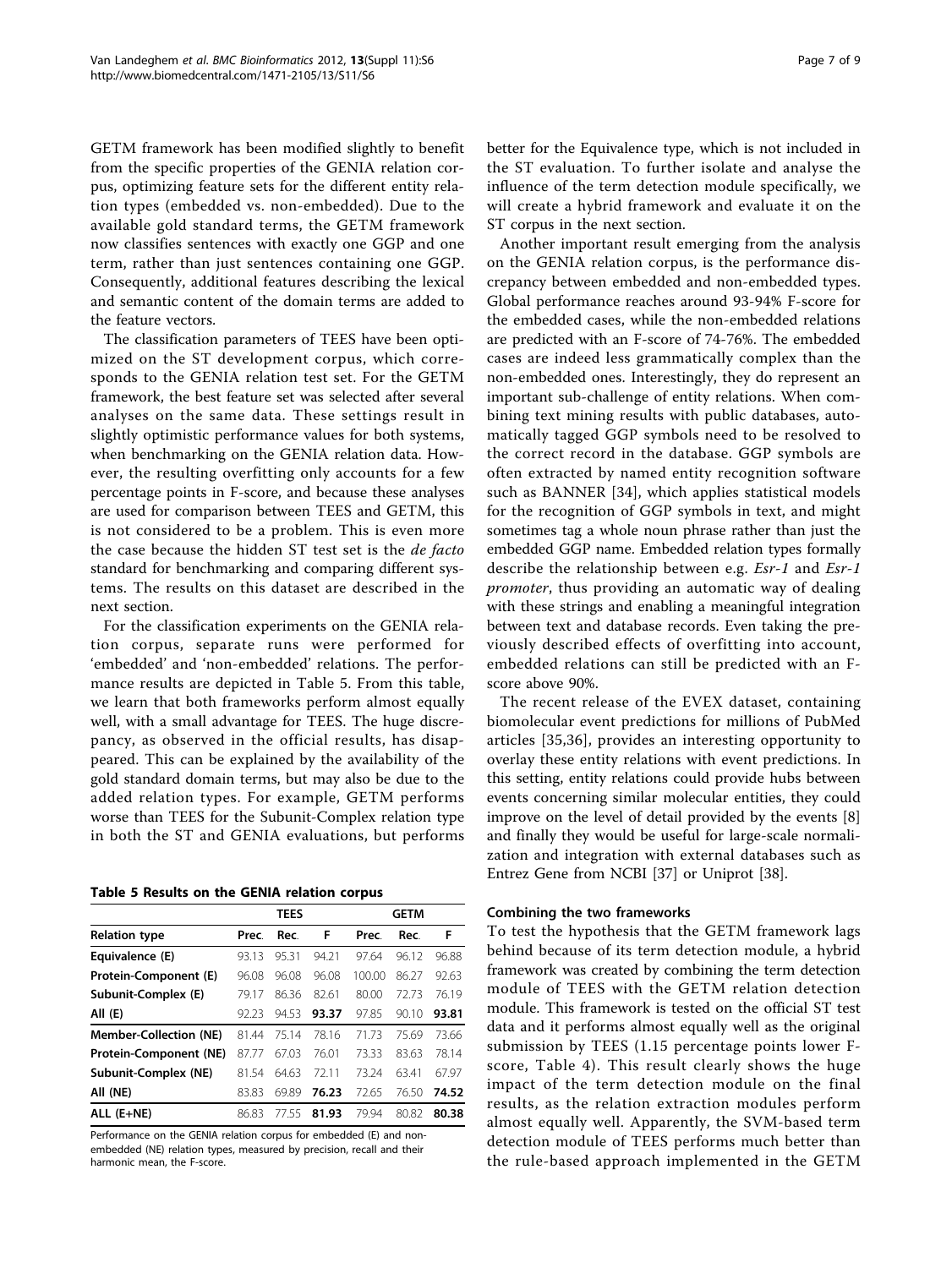<span id="page-7-0"></span>framework, resulting in a much higher global performance result on the ST data.

Even though the performance of TEES and the hybrid framework are very similar, there is still a considerable variability in the underlying predictions, as the relation extraction component differs significantly. Consequently, we can further experiment with ensemble methods to combine both systems. Considering we only have access to two high-performing systems, the options for creating combinations are limited.

First, the intersection of the two systems was created. Comparing two relations across the different frameworks is straightforward because they use the same GGP occurrences (gold annotations) and the same domain terms (predicted by TEES). The results are shown in Table [4](#page-5-0). Obviously, an intersection could never improve on recall compared to the original submission by TEES, but we do find a precision increase of 2.99 and 8.30 percentage points for Protein-Component and Subunit-Component respectively. The resulting F-score is 0.19 percentage points higher. While this is marginally higher than the original submission with TEES, the difference is not statistically significant, and this new framework is more complex as it needs to train two different classifiers. Finally, it is important to note that any machine learning framework can in theory be tuned to achieve either high recall or high precision by applying the well-known precision-recall trade-off [\[39](#page-8-0)].

The union of TEES and the hybrid system was subsequently constructed aiming at higher recall rates while still benefiting from the relatively high precision rates of both systems. However, this approach seems to include many irrelevant false positives (Table [4](#page-5-0), last row). Recall rises with 2.99 and 1.84 percentage points for Protein-Component and Subunit-Component respectively, but F-score drops with 1.57 percentage points compared to the original submission with TEES.

## Conclusions

We have presented the two best frameworks for the BioNLP ST'11 REL challenge, discussing the application of machine learning techniques, semantic spaces and feature selection for this task. We further analysed the performance discrepancy of 16 percentage points between these two frameworks as observed on the ST data. Benchmarking on a related and more extensive dataset has guided the construction of a hybrid framework which combines the TEES term recognition module with the GETM relation detection module. From these experiments, it became clear that the term detection module has a much higher impact than the relation extraction module on the final performance, and future development efforts in this field should thus focus more on accurate detection of the domain terms.

The extraction of entity relations from text has several interesting applications, such as retrieval and semantic labeling of various molecular concepts within and across articles. Additionally, the prediction of entity relations can also have an impact on the prediction of biomolecular events from text. Finally, knowledge on entity relations is a crucial step for the normalization of biological entities automatically extracted from text with named entity recognition software. We have shown that we can predict the class of embedded entity relations, necessary for such normalization efforts, extremely well (F-score above 90%).

The results obtained in this study will enable us in the near future to annotate semantic relations between molecular entities in the entire scientific literature available through PubMed, exploiting these relations for further refinements and improvements of large-scale text mining efforts.

### Acknowledgements

This article has been published as part of BMC Bioinformatics Volume 13 Supplement 11, 2012: Selected articles from BioNLP Shared Task 2011. The full contents of the supplement are available online at [http://www.](http://www.biomedcentral.com/bmcbioinformatics/supplements/13/S11) [biomedcentral.com/bmcbioinformatics/supplements/13/S11](http://www.biomedcentral.com/bmcbioinformatics/supplements/13/S11). The authors would like to thank the Shared Task organizers for providing the dataset and evaluation framework for this task. Furthermore, we would like to thank Sampo Pyysalo and Tomoko Ohta for their work on the GENIA relation corpus and fruitful discussions. SVL and TA would like to thank the Research Foundation Flanders (FWO) for

funding their research. Additionally, TA is a post doctoral fellow of the Belgian American Education Foundation. SVL, TA, BDB and YvdP acknowledge the support of Ghent University (Multidisciplinary Research Partnership "Bioinformatics: from nucleotides to networks"). JB and TS thank CSC - IT Center for Science Ltd for providing computational resources.

### Author details

<sup>1</sup>Department of Plant Systems Biology, Flanders Institute for Biotechnology (VIB), B-9052 Gent, Belgium. <sup>2</sup> Department of Biotechnology and Bioinformatics, Ghent University, B-9052 Gent, Belgium. <sup>3</sup> Department of Information Technology, University of Turku/Turku Centre for Computer Science (TUCS), Turku, Finland. <sup>4</sup>Broad Institute of MIT and Harvard Cambridge, MA, USA. <sup>5</sup>Department of Mathematical Modelling, Statistics and Bioinformatics, Ghent University, Gent, Belgium.

### Authors' contributions

JB and SVL have designed and implemented the TEES and GETM frameworks respectively. TA has contributed to GETM with algorithms and analysis for clustering and feature selection. SVL, TA and JB have drafted the manuscript. BDB, TS and YVdP have participated in the design and coordination of the study. All authors have read and approved the final manuscript.

### Competing interests

The authors declare that they have no competing interests.

## Published: 26 June 2012

## References

- 1. Airola A, Pyysalo S, Björne J, Pahikkala T, Ginter F, Salakoski T: [All-paths](http://www.ncbi.nlm.nih.gov/pubmed/19091019?dopt=Abstract) [graph kernel for protein-protein interaction extraction with evaluation of](http://www.ncbi.nlm.nih.gov/pubmed/19091019?dopt=Abstract) [cross-corpus learning.](http://www.ncbi.nlm.nih.gov/pubmed/19091019?dopt=Abstract) BMC Bioinformatics 2008, 9(Suppl 11):S2.
- 2. Van Landeghem S, Saeys Y, De Baets B, Van de Peer Y: Extracting proteinprotein interactions from text using rich feature vectors and feature